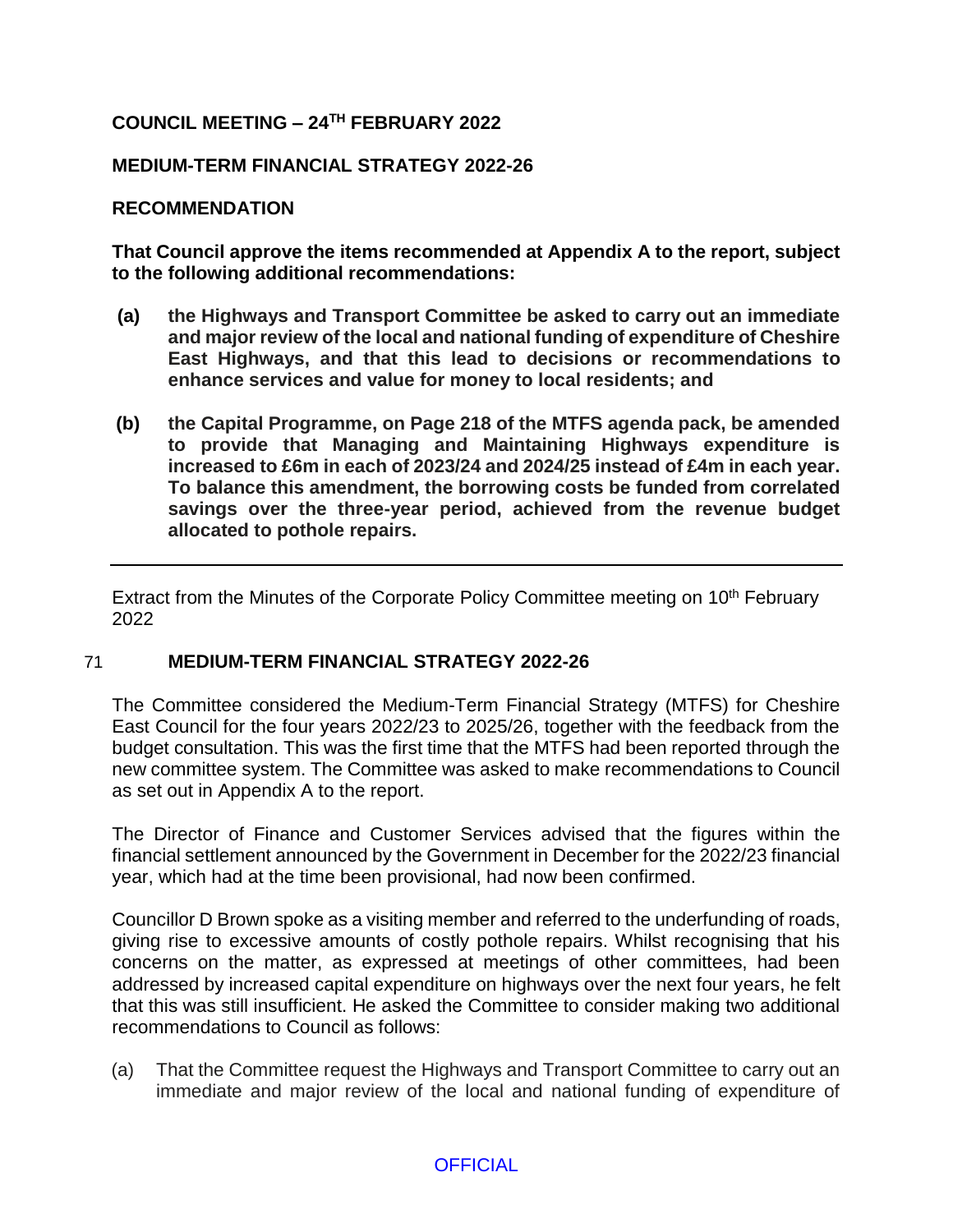Cheshire East Highways, and that this lead to decisions or recommendations to enhance services and value for money to local residents.

(b) That the Capital Programme, on Page 218 of the MTFS agenda pack, be amended so that Managing and Maintaining Highways expenditure is increased to £6m in each of 2023/24 and 2024/25 instead of £4m in each year. To balance this amendment, the borrowing costs will be funded from correlated savings over the three-year period, achieved from the revenue budget allocated to pothole repairs.

Whilst concern was expressed about the increased borrowing that this would involve, the need to safeguard savings earmarked for public rights of way and active travel, and the absence of any capital allocation for highways in year four, there was broad support among members for Councillor Brown's proposal, which was moved and seconded by members of the Committee.

The Director of Finance and Customer Services had examined Councillor Brown's proposals and confirmed that the proposals were legal and were technically and financially valid .

In response to questions from members, officers advised as follows:

- The MTFS Reserve was in accord with the constitution.
- All Council money, including reserves, was allocated to committees.

Councillor Fletcher raised concerns about delays in capital expenditure to make improvements to Alsager Town Centre and sought assurances that the matter was progressing. The Chair suggested that he pursue the matter further with officers.

The Chair asked that an item on Movements within the MTFS Reserve be added to the work programme of the Finance Sub-Committee.

#### **RESOLVED:** That

- 1 the Committee notes:
	- (a) the year-end forecast outturn position for 2021/22 (Appendix C, Section 2);
	- (b) the summary results of the Budget Consultation and Engagement exercise undertaken by the Council, as set out in the attached (Appendix C, Annex 2a and 2b);
	- (c) the report of the Council's Section 151 Officer, contained within the MTFS Report, regarding the robustness of estimates and level of reserves held by the Council based on these budget proposals (Appendix C, Comment from the Section 151 Officer); and

#### **OFFICIAL**